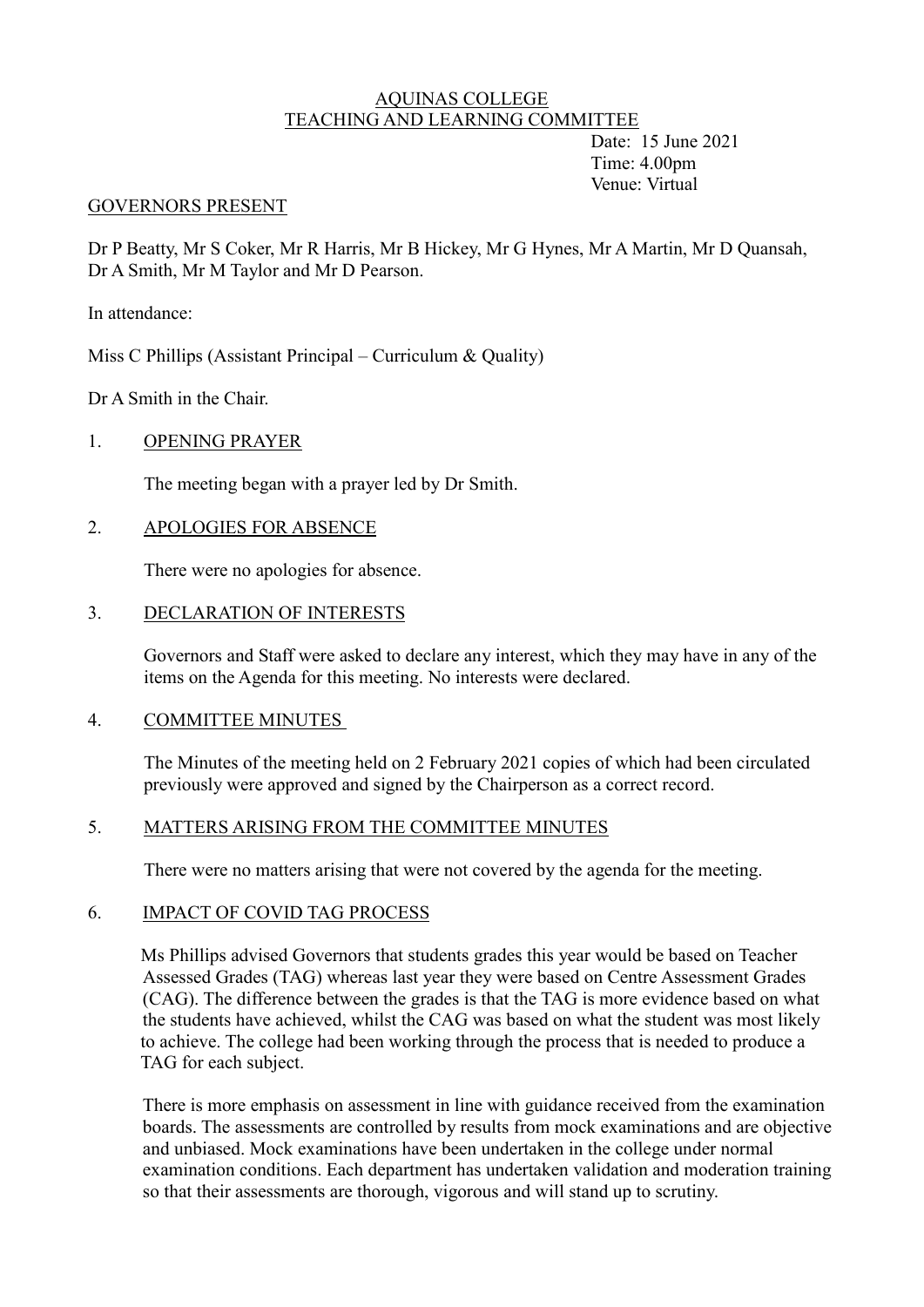The college has looked at the national average and the college assessments. Mr Hynes asked if the moderation had been internal or external. Ms Phillips replied that there had been both internal and external moderation in line with the descriptors received from the examination boards. Dr Smith asked if the descriptors were subject specific. Ms Phillips replied that they were and that the college had worked hard on moderation across the college. The college would need to retain evidence to pass on to the examination board if requested.

#### 7. IN YEAR PROGRESS

Ms Phillips introduced four papers that had been circulated to all Governors prior to the meeting. The papers covered the Teacher Assessed Grades (TAG) in relation to ALPS scores for the college. The value added score is based on a scale of  $1 - 9$  with the top 20% shown in red and the bottom 20% shown in blue.

Paper 1 - ALPS A level – Quality Indicator Paper 2 – ALPS A level – Subject value added overview Paper 3 – ALPS A level – T score Paper 4 – ALPS A level – Raw results.

The A level Quality Indicator for the college was 1.03. The Centre Assessment Grades (CAG) last year gave also gave a 1.03 residual score. This year the results are evidence based and the overall value added for each subject is shown. It forms part of the quality assurance process in the college. The reasons for those subjects that have done better than expect have been explored. Mr Pearson added that Governors are able to see how subjects have moved from one year to the next (paper 2). Ms Phillips drew Governors' attention to Economics, a subject that has seen significant changes in staffing in recent years with a new Head of Department and Head of Subject plus new staff. Mathematics is a 5 in ALPS, was 5 in CAG and is 5 in TAG.

Mr Hynes asked why there was no TAG score shown for Film Studies in Paper 2. Mr Pearson replied that there should have been but it had been deleted in error. Ms Phillips advised Governors that the results for Film Studies were lower than expected and that there is a small number of students in the cohort.

Dr Smith said that he was impressed by the detailed analysis that the college had provided and asked if that was the case across the sector. Mr Pearson replied that at a meeting of North West principals they had all been surprised that the TAG results were higher than expected. He added that students were well prepared and were aware that evidence would be needed to support the TAG. The college's results are closer to the national average.

Dr Beatty felt that whilst the college has done a very thorough methodology in their TAG assessments there may be other influences and wondered what the Government may say about the methodology used to produce the TAGs. Mr Pearson replied that last year an algorithm was used. This year there is more trust in the TAGs because there has been validation and there is evidence to support the grades and there has been due diligence in the process.

Mr Hynes felt that both staff and students had worked very hard under very difficult circumstances. Mr Hickey agreed with those comments and asked how would the appeals procedure work. Mr Pearson replied that an appeal can only be made against transpositional errors. The grade awarded by the college has been subject to validation.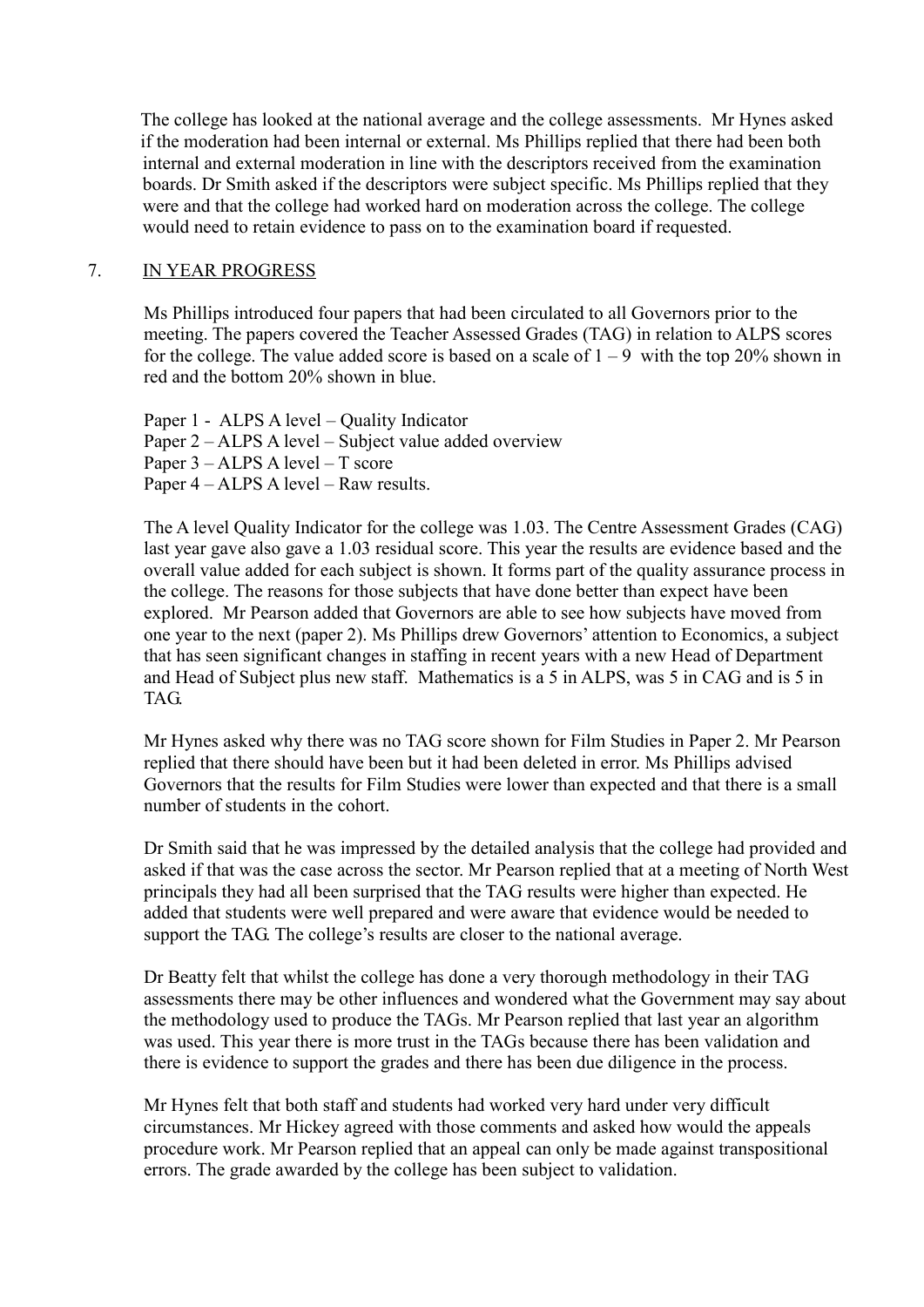He added that for those students who may have missed out on a university place help will be provided on results day when senior staff will be available.

Mr Taylor advised Governors that employers were looking for consistency across the board and that students have been prepared for the next step. Mr Coker felt that students had put in a great deal of extra work. Mr Harris felt that staff had been working under emotional stress and that people don't realise how many assessments have been undertaken to produce a TAG. He added that it has been a very difficult couple of years and that staff have adapted to the many challenges that they have had to face.

### 8. CURRICULUM ISSUES

Mr Pearson advised Governors that

i) There were no new courses for 2021/2022

ii) The provision at the college includes level 2 provision including OCR Business, LIBF Financial Studies and GCSE Japanese that students can take alongside GCSE Maths and/or English.

 iii) The level 3 provision offers a variety of more vocationally focussed courses, mainly BTECs, which complement the A level courses. These include subjects graded Distinction<sup>\*</sup> (A\* equivalent) Distinction (A grade equivalent), Merit (C grade equivalent) and Pass (E grade equivalent). The Criminology course offers students a vocational option graded A\* - E. iv) The courses at level 3 include 9 BTECs, including 7 subjects teaching the newer specification, which includes both coursework and examined units/controlled assessments, and 2 subjects that have continued on the 2010 specification where students are assessed entirely on coursework. The college also offers 4 other Vocational qualifications that sit alongside the A level and BTEC provision with one course, Sport, offering both a double and single award.

 v) The benefits to our students include the vast array of different assessment methods the vocational subjects offer. Importantly, these qualifications also give more curriculum flexibility enabling the college to cater better for individual needs. In all of the courses detailed below students can be certificated at different points whilst at the college. Students have the flexibility to complete the full qualification or gain a smaller qualification at the end of their first year of study if they decide to change study programme or leave college. Where needed, it also allows for the option to offer students the opportunity in their upper  $6<sup>th</sup>$  year to take the certificate or the extended certificate in a year if they have decided to change study programme.

 vi) Level 3 subjects on offer include: Applied Business (AQA), Applied Law (BTEC), Applied Science (BTEC), Creative Media (BTEC), Criminology (Eduqas), Financial Studies (LiBF), Health and Social Care (BTEC), Information Technology (BTEC), Music (BTEC), Performance Acting (BTEC), Performance Dance (BTEC), Public Services (BTEC), Sport (OCR). About 50% of students take at least one BTEC.

vii) Additional support will be given to these subject areas to ensure that the student is on the right course.

viii) Some examination boards are looking at modules for some A level subjects.

ix) In an attempt to introduce more contact time for students the college is looking at the timetable for the next academic year with a view to increase the contact time from 4.5 hours to 5 hours or something in between.

Mr Hickey asked if the college was doing anything extra in terms of the transition for students starting in September 2021. Mr Pearson replied that the college has been keeping in touch with the students and are trying to get them more focussed on what is needed when they come to the college.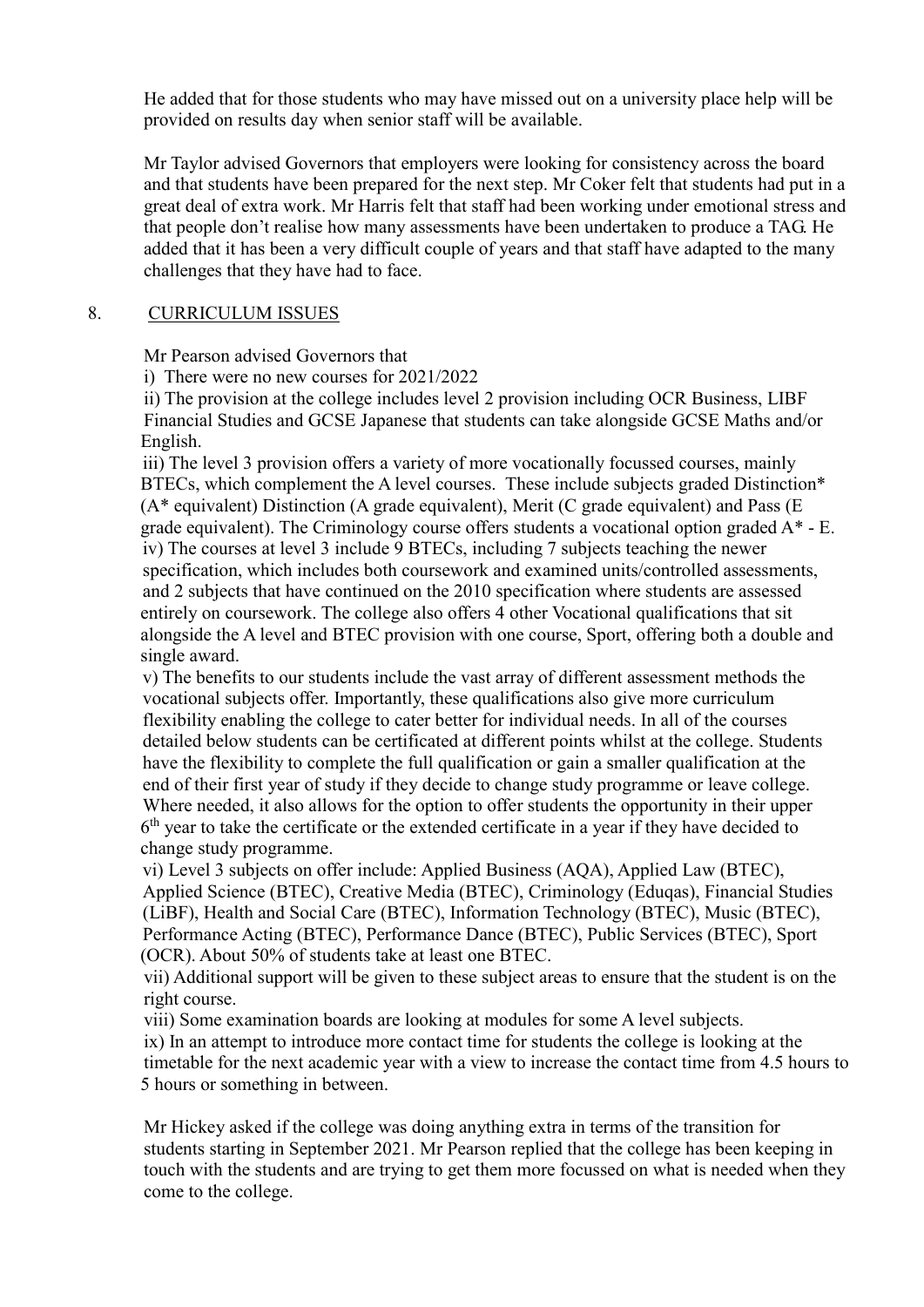The college website has details of preparation work that they can do and also has reading material. There are plans to put more information online. The Induction Days are very important but it is unlikely that they will take place on site. Mr Pearson added that he hopes to appoint a transition tutor to work with the more vulnerable students

# 9. COMMITTEE TERMS OF REFERENCE

A copy of the current Teaching and Learning Committee Terms of Reference had been circulated to all members prior to the meeting. After a full discussion it was agreed that no changes needed to be made.

## 10. ANY OTHER BUSINESS

There was no any other business.

## 11. DATE OF NEXT MEETING

The next meeting to be held on Tuesday 5 October 2021 at 4.30pm, subject to the Calendar of Meetings being agreed by the Governing Body at its meeting on 29 June 2021.

**Chairperson** 

Signed Date Date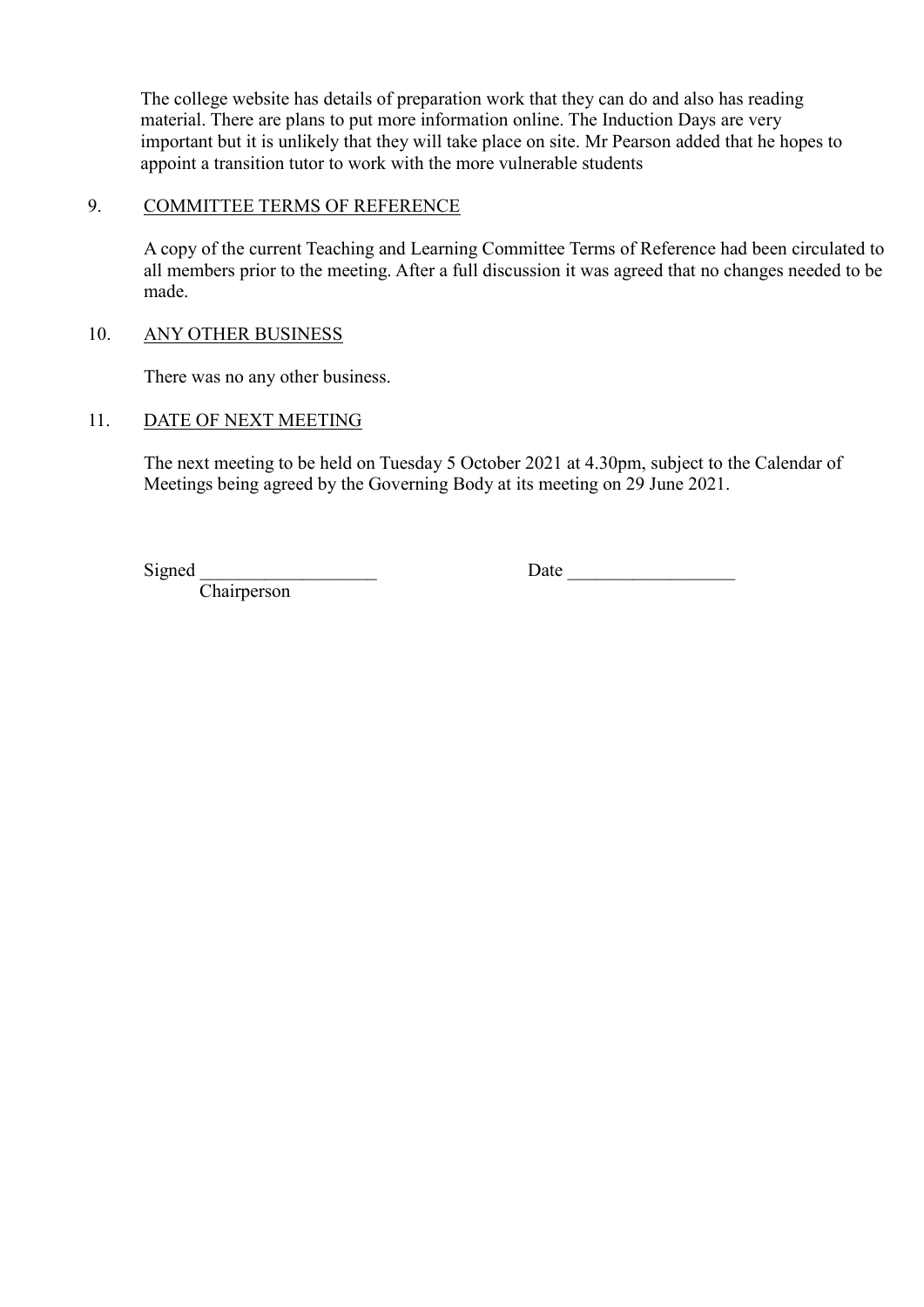## AQUINAS COLLEGE TEACHING AND LEARNING COMMITTEE

Date: 15 June 2021 Time: 4.00pm Venue: Virtual

#### GOVERNORS PRESENT

Dr P Beatty, Mr S Coker, Mr R Harris, Mr B Hickey, Mr G Hynes, Mr A Martin, Mr D Quansah, Dr A Smith, Mr M Taylor and Mr D Pearson.

In attendance:

Ms C Phillips (Assistant Principal – Curriculum & Quality)

Dr A Smith in the Chair.

#### 1. OPENING PRAYER

The meeting began with a prayer led by Dr Smith.

#### 2. APOLOGIES FOR ABSENCE

There were no apologies for absence.

#### 3. DECLARATION OF INTERESTS

Governors and Staff were asked to declare any interest, which they may have in any of the items on the Agenda for this meeting. No interests were declared.

#### 4. COMMITTEE MINUTES

The Minutes of the meeting held on 2 February 2021 copies of which had been circulated previously were approved and signed by the Chairperson as a correct record.

### 5. MATTERS ARISING FROM THE COMMITTEE MINUTES

There were no matters arising that were not covered by the agenda for the meeting.

### 6. IMPACT OF COVID TAG PROCESS

Ms Phillips advised Governors that students grades this year would be based on Teacher Assessed Grades (TAG) whereas last year they were based on Centre Assessment Grades (CAG). The difference between the grades is that the TAG is more evidence based on what the students have achieved, whilst the CAG was based on what the student was most likely to achieve. The college had been working through the process that is needed to produces a TAG for each subject.

There is more emphasis on assessment in line with guidance received from the examination boards.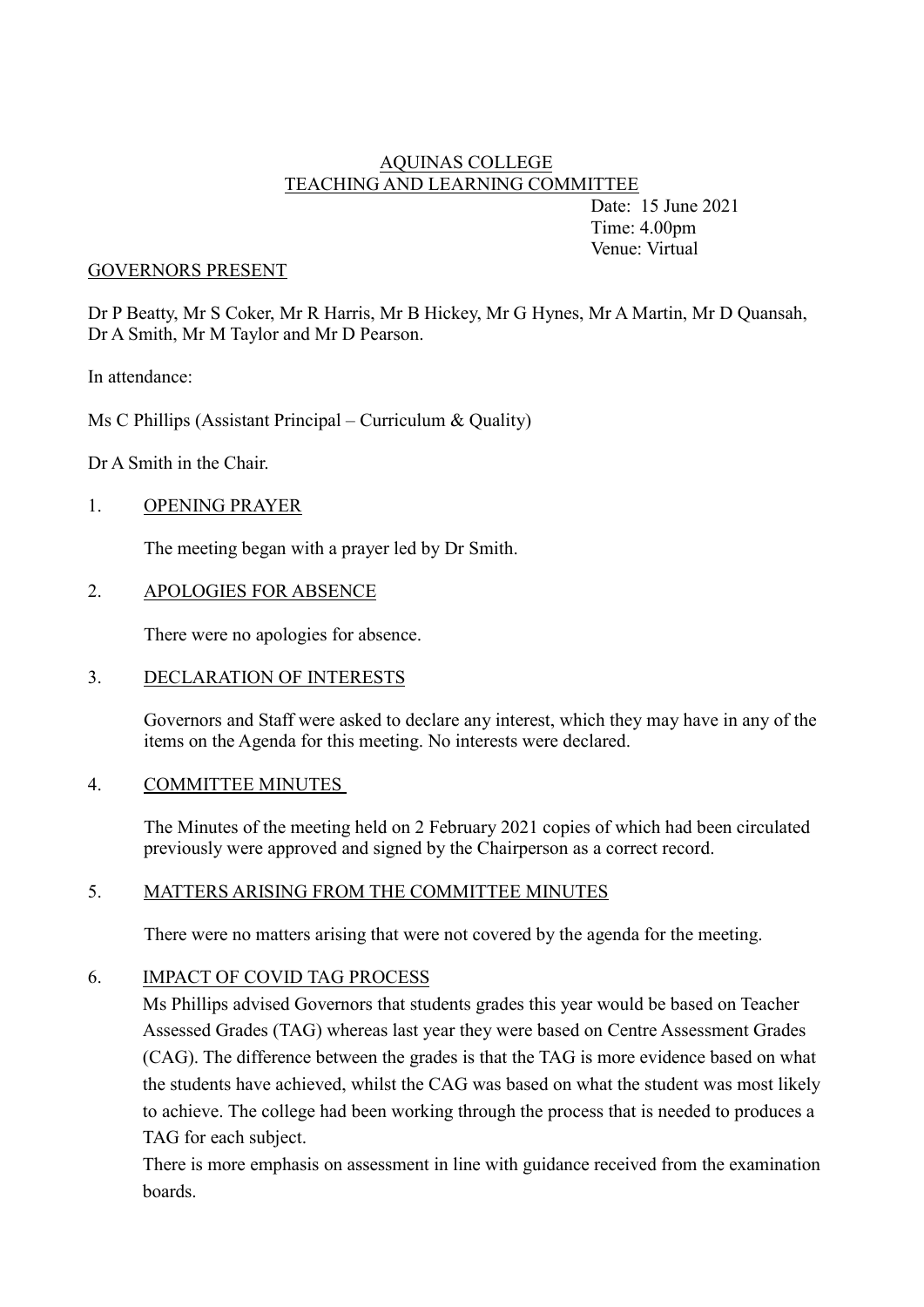The assessments are controlled by results from mock examinations and are objectiveand unbiased. Mock examinations have been undertaken in the college under normal examination conditions. Each department has undertaken validation and moderation training so that their assessments are thorough, vigorous and will stand up to scrutiny. The college has looked at the national average and the college assessments. Mr Hynes asked if the moderation had been internal or external. Ms Phillips replied that there had been both internal and external moderation in line with the descriptors received from the examination boards. Dr Smith asked if the descriptors were subject specific. Ms Phillips replied that they were and that the college had worked hard on moderation across the college. The college would need to retain evidence to pass on to the examination board if requested.

## 7. IN YEAR PROGRESS

Ms Phillips introduced four papers that had been circulated to all Governors prior to the meeting. The papers covered the Teacher Assessment Grades (TAG) in relation to ALPS scores for the college. The value added score is based on a scale of  $1 - 9$  with the top 20% shown in red and the bottom 20% shown in blue.

Paper 1 - ALPS A level – Quality Indicator Paper 2 – ALPS A level – Subject value added overview Paper 3 – ALPS A level – T score Paper 4 – ALPS A level – Raw results.

The A level Quality Indicator for the college was 1.03. The Centre Assessment Grades (CAG) last year gave also gave a 1.03 residual score. This year the results are evidence based and the overall value added for each subject are shown. It forms part of the quality assurance process in the college. The reasons for those subjects that have done better than expect have been explored. Mr Pearson added that Governors are able to see how subjects have moved form one year to the next (paper 2). Ms Phillips drew Governors attention to Economics, a subject that has seen significant changes in staffing in recent years with a new Head of Department and Head of Subject plus new staff. Mathematics is a 5 in ALPS was a 5 in CAG and is 5 in TAG.

Mr Hynes asked why there was no TAG score shown for Film Studies in Paper 2. Mr Pearson replied that there should have been but it had been deleted in error. Ms Phillips advised Governors that the results for Film Studies were lower than expected and that there are a small number of students in the cohort.

Dr Smith said that he was impressed by the detail analysis that the college had provided and asked if that was the case across the sector. Mr Pearson replied that at a meeting of North West principals they had all been surprised that the TAG results were higher than expected. He added that students were well prepared and were aware that evidence would be needed to support the TAG. The college's results are closer to the national average.

Dr Beatty felt that whilst the college have done a very thorough methodology in their TAG assessments there may be other influences and wondered what the Government may say about the methodology used to produce the TAGs. Mr Pearson replied that last year an algorithm was used. This year there is more trust in the TAGs because there has been validation and there is evidence to support the grades and there has been due diligence in the process.

Mr Hynes felt that both staff and students had worked very hard under very difficult circumstances. Mr Hickey agreed with those comments and asked how would the appeals procedure work. Mr Pearson replied that an appeal can only be made against transpositional errors.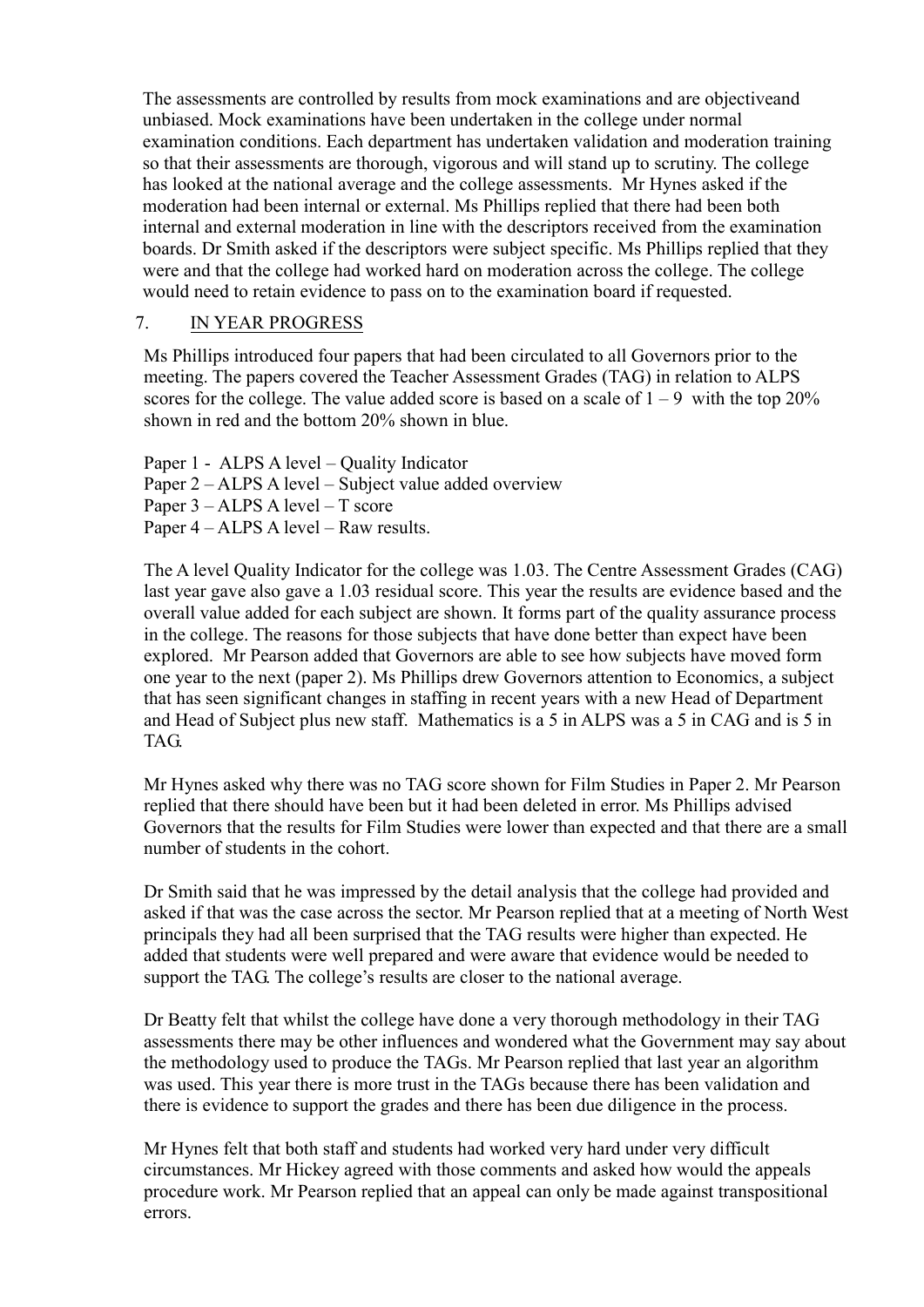The grade awarded by the college has been subject to validation. He added that for those students who may have missed out on a university place help will be provided on results day when senior staff will be available.

Mr Taylor advised Governors that employers were looking for consistency across the board and that students have been prepared for the next step. Mr Coker felt that students had but in a great deal of extra work. Mr Harris felt that staff had been working under emotional stress and that people don't realise how many assessments have been undertaken to produce a TAG. He added that it has been a very difficult couple of years and that staff have adapted to the many challenges that they have had to face.

## 8. CURRICULUM ISSUES

Mr Pearson advised Governors that

i) There were no new courses for 2021/2022

ii) The provision at the college includes level 2 provision including OCR Business, LIBF Financial Studies and GCSE Japanese that students can take alongside our GCSE Maths and/or English.

iii) The level 3 provision offers a variety of more vocational courses, mainly BTECs, which complement the A level courses. These include subjects graded Distinction\* (A\* equivalent) Distinction (A grade equivalent), Merit (C grade equivalent) and Pass (E grade equivalent). The Criminology course offers students a vocational option graded A\* - E. iv) The courses at level 3 include 9 BTECs, including 7 subjects teaching the newer specification, which includes both coursework and examined units/controlled assessments and 2 subjects that have continued on the 2010 specification where students are assessed entirely on coursework. The college also offer 4 other Vocational qualifications that sit alongside the A level and BTEC provision, one course, Sport, offering both a double and single award.

v) The benefits to our students includes the vast array of different assessment methods the vocational subjects offer. Importantly, these qualifications also give more curriculum flexibility enabling the college to cater better for individual needs. In all of the courses detailed below students can be certificated at different points whilst at the college. Students have the flexibility to complete the full qualification or gain a smaller qualification at the end of their first year of study if they decide to change study programme or leave college. Where needed, it also allows for the option to offer students the opportunity in their upper 6th year to take the certificate or the extended certificate in a year if they have decided to change study programme.

vi) Level 3 subjects on offer include: Applied Business (AQA), Applied Law (BTEC), Applied Science (BTEC), Creative Media (BTEC), Criminology (Eduqas), Financial Studies (LiBF), Health and Social Care (BTEC), Information Technology (BTEC), Music (BTEC), Performance Acting (BTEC), Performance Dance (BTEC), Public Services (BTEC), Sport ( OCR). About 50% of students take at least one BTEC. About 50% of students take at least one BTEC

vii) Additional support will be given to these subject areas to ensure that the student is on the right course.

viii) Some examination boards are looking at modules for some A level subjects.

ix) In an attempt to introduce more contact time for students the college are looking at the timetable for the next academic year to increase the contact time from 4.5 hours to 5 hours or something in between.

Mr Hickey asked if the college were doing anything extra in terms of the transition for students starting in September 2021.